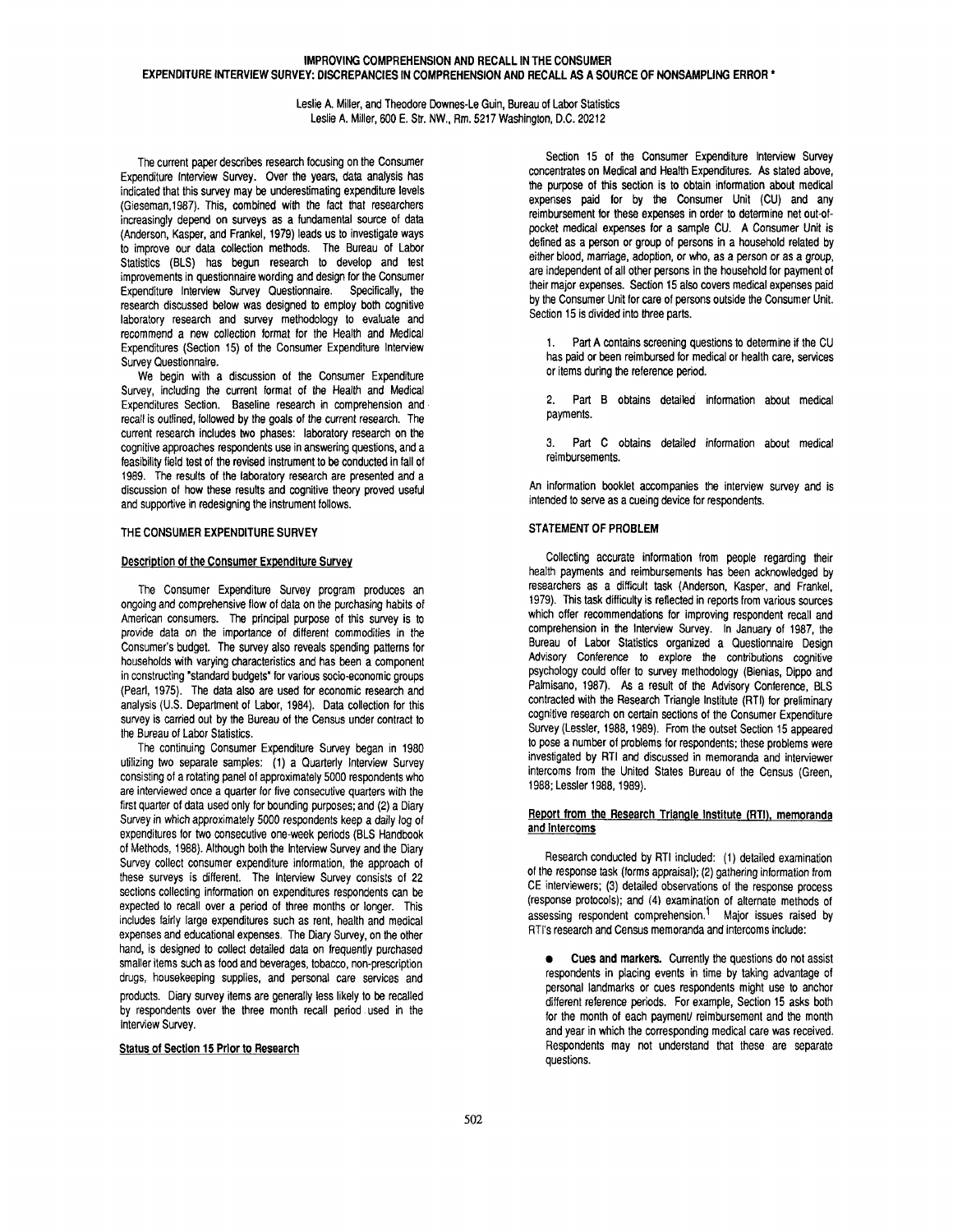• Difficult **question phrasing.** Many questions use technical terms that are specific to the questionnaire or do not have a widely shared definition among respondents. Response categories may not correspond to respondents' methods of classifying expenditures. Other questions include "hidden instructions" in the interviewer manual; these instructions modify the question meaning slightly but are not read to the respondent. In addition, RTI's conversations with interviewers indicated that questions may be awkward in length and unnatural wording.

The problems above served as the basis for identifying section-specific comprehension and recall tasks to be tested in the BLS cognitive laboratory. The goals of the current research are to:

• Inform respondents fully about the task to be completed by improving contextual cues and comprehension through rewording and reordering questions, clarifying technical terms, removing hidden instructions and improving the Information Booklet.

- Improve recall by changing the task requirements and interview conditions to better fit respondent capabilities, encouraging the use of records and other recall aids for use between and during interviews.
- Evaluate other structural and grammatical changes.

## **LABORATORY RESEARCH**

The current research involved two phases. Phase I included group and personal interviews focusing on comprehension and recall problems, concluding with the design of a new data collection form. Phase II (to be completed in the fall of 1989) consists of a feasibility field test of the new data collection form.

### **Subjects**

Sixty respondents were recruited (via radio advertisements and flyers posted in the Washington metropolitan area) to participate in laboratory research. All respondents were selected with an attempt to balance characteristics such as age, race, gender and income. Respondents were reimbursed \$15 for time and travel expenses.

### **General Procedure**

Participants in the laboratory research were informed of the nature of the research and were asked to complete a screening questionnaire to obtain demographic information. In addition, respondents signed a consent form. Upon arriving at the laboratory, all participants in group interviews were asked to self-administer several written questions pertaining to concepts used in Section 15 and recall strategies for expenses. Participants were then asked to discuss as a group their interpretations of several concepts and definitions and how they felt they would best recall information about medical expenditures. The moderator used outlines to stimulate and guide discussion; each participant was encouraged to express his/her individual responses in addition to group discourse. A limited number of personal interviews were conducted using the same questionnaire and discussion outline.

### **Data Analysis**

Laboratory material was qualitatively interpreted. Written responses were transcribed verbatim and grouped into broader categories. Verbal responses were reviewed on video tape and major ideas were documented. All data were then analyzed using contingency tables.

### **Qualitative Research Caveat**

The research reported in this paper employed focus groups and personal interviews both as primary means of data collection and as supplements to a large-scale sample survey. The verbal protocols and the concepts analyzed from the self administered questions served as a basis for revising the Interview Survey instrument and as a precursor to a quantitative feasibility field test.

From a social science viewpoint, focused group discussions can stand on their own as data collection method or serve to supplement both quantitative and other qualitative methods. Some researchers have argued that focus groups are a good tool for preliminary or exploratory research, but require subsequent quantitative research for validation (Morgan, 1988). More recent use of focus groups in the social sciences has shown, however, that well-conducted qualitative research need not always act as a supplement to quantitative studies. Focus groups have the advantages of providing relatively economical, easily-gathered information using a larger group of participants than most qualitative methods (Kreugar, 1988). Our research issues, which focus on detailed internal processes people use in forming answers to survey questions, would be very difficult to investigate in a sample survey. Providing that focus groups are not interpreted as probability samples, and participants' behavior and attitudes are not presented as projectable to a larger population, the technique proves extremely useful in gathering detailed information about respondent behavior.

### RESULTS OF LABORATORY RESEARCH

The majority of the respondents had similar difficulties with question wording, term definition and recalling expenditures and reimbursements. The following breaks down the most commonly observed difficulties into problems of comprehension and problems of recall, followed by changes made to the questionnaire to address these problems.

## Comprehension

Qualitative observations from the laboratory interviews confirm the lack of effort many respondents make at recalling past events and answering questions within the desired definition and temporal boundaries. Offering respondents an introductory statement at the beginning of the section may motivate respondents to consider the question more carefully, and is consistent with the Cannell *et al.'s*  recommendation (1987) that researchers help respondents to understand their reporting role in the interview. In addition, increasing question length is thought to elicit higher frequency and quality reporting (Laurent, 1972). Thus, the introductory sentence recommended was, "Now I am going to ask you some questions about medical payments and reimbursements. We will begin with your payments."

In addition, the laboratory research addressed a number of specific comprehension problems common in Section 15's question wording and response categories.

### **Poorly Defined or Technical Terms**

Laboratory research revealed that Section 15 uses technical terms with a variety of possible interpretations (Miller, 1988), a common issue in complex survey instruments. Before revision, the questionnaire asked respondents, "Have you (or any members of your CU) made any *payments* for any of the following medical services? Include all *payments,* even those for persons who are not CU members." In the case of reimbursements, respondents were asked, "Have you (or any members of your CU) received any *reimbursements* from insurance companies or others for any medical services?" Respondents also were asked whether they made any payments or received any reimbursements for physician's services and services by a practitioner other than a physician. When asked to define the terms *payment, reimbursement, physician* and *practitioner*  in the context of these questions, participants provided a variety of sometimes conflicting definitions and expressed the need for clarification. Confusion about these terms suggests that survey respondents' most salient definitions may not correspond at all to the definitions intended by BLS. For payments, the majority of laboratory participants applied rather abstract definitions, such as money issued in the form of a check, money paid out-of-pocket and anything paid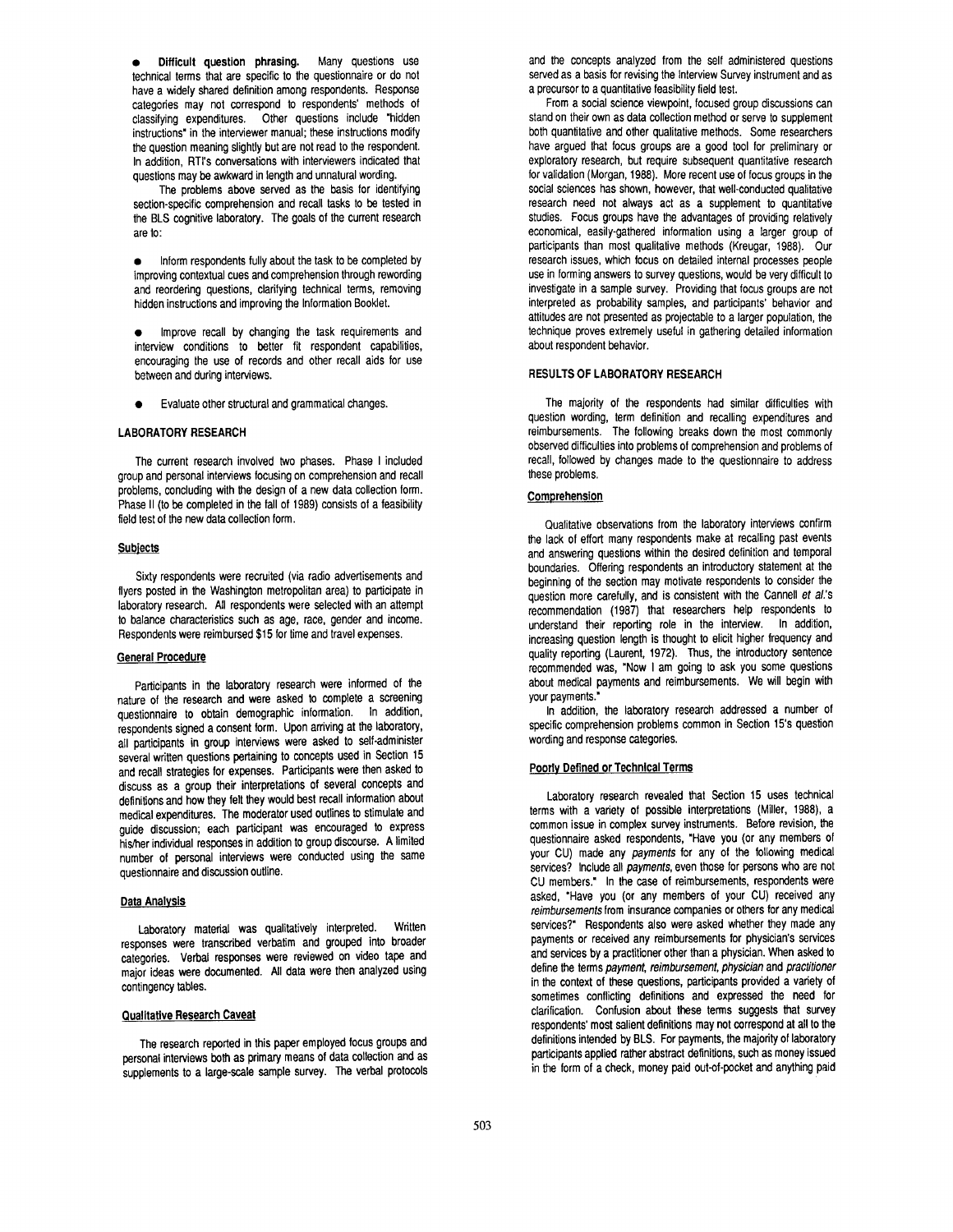out for medical services. When probed, several respondents wondered if payment includes only out-of-pocket expenses or related medical expenses such as health insurance premiums and credit transactions.

Participants' definitions of reimbursement correspond more closely to the meaning intended by BLS. Most participants defined reimbursements as money sent by an insurance company to cover all or part of a medical expense, not including insurance payments made directly to the hospital. However, several respondents qualified their statements in a manner not consistent with the sectionspecific definition. Several vague definitions and questions -- money sent to me by an insurance company, refunds from a doctor's office for overpayment, not sure how to report a credit from a provider - suggest that reimbursements, like payments, are ambiguously defined in respondents' minds. A similar difficulty arises when respondents try to distinguish *physicians* and *practitioners.* For example, several participants insisted that, although chiropractors do not hold M.D.s they are physicians because they perform a medical service. Others classified chiropractors as practitioners because they do not have M.D.s. Nearly half of the participants agreed that a medical professional must have an M.D. to qualify as a physician. On the other hand, when asked to define practitioner, most participants said they didn't know to what the term referred. Evidently respondents categorize medical professionals differently based on personal associations and unstandardized cues. The degree to which these definitions differ from the meanings intended by BLS throws doubt on the validity of measures based on these terms. Because the Consumer Expenditure Interview Survey must be understandable to respondents who represent all levels of cognitive sophistication, the solution used in rewording the section was to simplify terms and provide less ambiguous definitions so that all respondents interpret questions similarly (Dillman, 1978; Jabine *et al.,* 1984).

# **Events** *vs.* **Expenditures and Expenditures** *vs.* **Medical Expenditures**

As we have seen above, several questions in Section 15 have a tendency to prompt respondent misunderstanding; over the course of the interview this misunderstanding increases respondent burden and decreases respondents' desire to pay close attention to the task (Lessler, 1988, 1989; Miller, 1988). Lack of attention is evidenced by reports of irrelevant or inappropriate information in response to<br>payment and reimbursement questions. Many laboratory payment and reimbursement questions. participants, when asked if they had made payments or received reimbursements for medical services, tended to explain why they consulted a provider and what services they received rather than the germane payment or reimbursement. The original question wording may have induced this effect by emphasizing services over payments. Before revision the questionnaire asked, "Have you (or any members of your CU) made any payments for any of the following medical services?" followed by a cueing list of services presented in the Information Booklet. A slight rewording reverses the emphasis: "Since the first of (MONTH, 3 MONTHS AGO) has anyone in your CU made any payments for...?" followed by a similar cueing list.

In addition, when asked for the definition of payment in the context of Section 15, laboratory participants frequently reported nonmedical expenditures such credit payments (car loans and bank cards) and monthly bills. Just as the intended emphasis on payments/reimbursements can become lost in respondents' attention to services, emphasis on medical payments/reimbursements can become confused with other types of expenses discussed during the interview. In addition to emphasizing payments over services, the rewording presented above compels respondents to focus on the appropriate type of payments by cueing them with categories of specific services presented in the Information Booklet.

Similarly, a later sequence of questions reads, "What care or service was received and who received it?" and, "Was the person a CU member?" The questions do not signal whether respondents previously have referred to items, care or services; in instances in which respondents have mentioned medical items, and the question provides a faulty cue. Rewording the question to read, "What was the care (service, item) and who received the care (service, item)?" should result in better respondent understanding.

#### **Other**

Before revision, Section 15 listed *Services by a Practitioner Other than a Physician* under *Other Medical Care Services.* This categorization poses problems since respondents are unable to define non-physician medical practitioners, as discussed above. For the field test, services by non-physician providers have been grouped with physician services to form a new category of *Physician and Other Medical Professionals Services.* This categorization serves three purposes. First, *Physician Services* is removed as a subset of *In-Patient Hospital Care.* Second, practitioner is changed to *Other Medical Professionals* to reduce ambiguity. Finally, all services by medical care providers are collected in the same expenditure category, decreasing the chance of respondents reporting all provider expenditures as *Physician Services.* 

# **Recall**

## **Order of Recall**

Currently, Section 15 is structured to collect payments made for certain expenditure categories, then reimbursements for these categories. This payment-then-reimbursement structure is repeated on every page until all expenditure categories are exhausted. Is this the best way to collect medical expenditure information? Data from laboratory research suggest otherwise. Many participants said they would prefer to report payments and reimbursements in an unstructured format. Given a choice of reporting structures, however, about an equal number of participants said they prefer reporting specific payments followed by specific reimbursements (38), and a structure in which all payments are reported before all reimbursements (39). This is in contrast to a lesser number of respondents preferring to report using the current structure. An educational difference is evident with respect to reporting preference: more participants who had attained a higher education level (BA or above) said they prefer the more structured approach of reporting payments followed by any reimbursement received for that payment. Less educated participants tended to prefer reporting all payments followed by all reimbursements. Whatever the reporting structure, however, respondents said they prefer to report first by CU member and month of payment/reimbursement.

# **Placing events in time**

Most laboratory participants reported they would not use any temporal markers or cues to help them recall payments and reimbursements during the three month reference period. As mentioned above, however, participants say they would use the CU member for whom the payment/reimbursement was made and the month the payment/reimbursement was made/received to aid in reporting. Thus CU member and month are serving as mnemonic cues. Other research has pointed to memorable events and temporal landmarks as increasing respondent self-reports and reducing false-positive reports (telescoping) (Moss and Goldstein, 1979; Loftus 1983). While the Interview Survey does not provide respondents formal opportunities to use personal landmarks, the laboratory research suggests that many respondents attempt to create their own landmarks by remembering the three-month history of specific CU members. We can speculate that respondents may associate the reference period dates with personal events, such as a CU member's birthday.

# FEASIBILITY FIELD TEST

# **Subjects**

Two hundred twenty-two sample addresses will be selected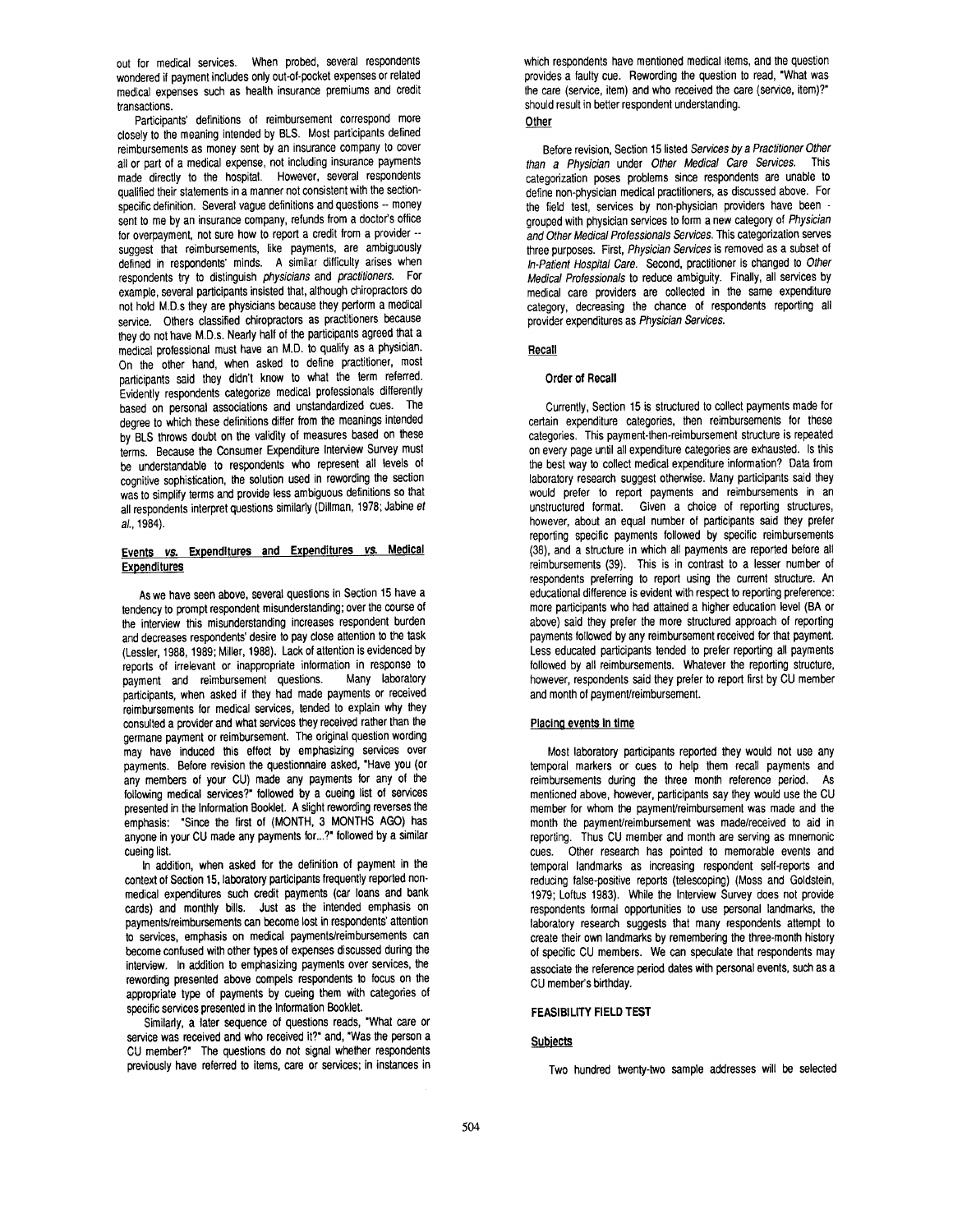using a non-probability sample of households from four Census Primary Sampling Units (PSUs).

# **Procedure**

Thirteen Senior Field Representatives (SFRs) and thirty-one interviewers will conduct field interviews of revised Section 15. The interviews will be conducted according to standard Census practice, with changes in collection procedures for the revised sections only (2 other sections are being tested also). SFRs and interviewers will be apprised of revisions and thoroughly trained in revised collection procedures.

# **Debriefing**

In order to obtain additional criteria for comparing the effectiveness of the experimental instrument, a set of debriefing questions will be given to interviewers to administer to the respondents. In addition, interviewers themselves will complete a debriefing at the conclusion of each interview to collect their evaluations of respondents' reactions to the revised questions. The purpose of the debriefing instruments is: (1) To determine whether the scope of the survey and definitions of specific terms has been adequately communicated to respondents and (2) to help evaluate whether the instrument is more successful in prompting recall of the sorts of incidents which respondents are likely to shield or forget.

## **Data Analysis**

Approximately 40 field interviews will be audio taped and transcribed. All transcribed tapes will be coded for both respondent behavior (question answering) and interviewer behavior (question reading). Debriefing data will be analyzed along with coding results to provide an overall assessment of the effectiveness of changes in the survey instrument in improving respondent comprehension and recall.

## **COMPREHENSION AND RECALL: DISCUSSION OF LABORATORY WORK AND THEORY**

In an attempt to increase comprehension and recall, and ultimately to increase the accuracy of survey responses, research and literature from sociological and psychological sciences aided us in redesigning the Health and Medical Expenditures Section of the Consumer Expenditure Interview Survey. With the current research discussed and the results presented, what remains is a review of the applicability of theory to the research findings.

Survey respondents' task of answering questions can be difficult, especially when it involves retrieving factual and retrospective information rather than present attitudes. Survey researchers have acknowledged this by paying more attention to the mental processes that take place in answering questions (Bradburn *et al.,* 1987; Cannell *et al.,* 1981). After all, the nature of these processes ultimately determines the amount and accuracy of reported data, which is to say the very utility of the survey results (Bradburn *et al.,*  1987). The researcher's job is to encourage respondents to answer questions accurately and with minimum cognitive burden. To do this the researcher must structure questions to mimic the mental processes respondents use when answering and retrieving information outside of the survey context. Results from cognitive psychology can be useful in understanding the question-answering process, particularly for comprehension and recall, and help us meet this objective.

Most issues related to comprehension deal with respondent understanding of the task and respondent meaning assignment to a survey question (Torangeau, 1984). With respect to ambiguities in terminology, the aim should be to reduce abstract or ambiguous terminology to account for individual and cultural variations in the understanding of terms (Jabine *et al.,* 1984). Ambiguity arises not only with abstract concepts but with seemingly concrete terms -- in our case, for instance, *physicians* and *payments.* Reduction of these

ambiguities lends more credence to the assumption that all respondents have understood questions similarly (standardized stimuli) and that the questions being asked are interpreted as the researcher intended (validity).

Methods of reducing ambiguities and clarifying terms include the use of commonly-understood vocabulary, providing examples of complex terms and explicitly defining unusual terms. The choice is dictated by preference, convenience and the constraints of the survey project. Providing examples as a form of definition is a typical procedure in survey design (Jabine *et al.,* 1984; Tucker, Vitrano, Miller, and Doddy, 1989) but involves the risk of influencing respondents' answers. In a separate BLS research project, for instance, Diary Survey respondents were observed to report products used as examples on the diary pages with greater frequency than similar products that were not used as examples. Researchers have yet to demonstrate whether examples should consist of items that are typical, atypical or bounding to the response category.

In the Health and Medical Expenditures Section, laboratory research demonstrated that several key words -- physician, practitioner, payment and reimbursement -- had non-universal definitions. Due to the length of the Consumer Expenditure Interview Survey,2 several types of medical providers were collapsed under the categorical term *physician,* with examples of types of providers to clarify the category's meaning. In the case of the terms *payment* and *reimbursement,* the questions were reworded to define the terms within the context of the survey rather than allowing respondents to use the more common, broad definitions.

As a new perspective on a perennial issue, researchers have examined the literature of cognitive psychology for methods to improve the frequency and quality of retrospective reporting. Several methods suggested for reducing the impact of memory decay on the reporting of events include:

1. Reducing the reference period (Cannell and Fowler, 1965 in Fowler, 1988).

2. Increasing the number of questions about events to allow more time for respondents to recall and form answers (Madow, 1963 in Fowler, 1988)

3. Giving respondents a chance to reconsider their answers by mailing a verification of responses or requesting the same information more than once in the survey.

Using a bounding or reinterview procedure to give respondents an anchoring point and to sensitize them to the types of information that will be requested.

Asking respondents to keep a diary to report events (Sudman and Bradbum, 1974 in Fowler, 1988).

The use of such methods usually is limited by the requirements of, and constraints upon, a particular survey. The Consumer Expenditure Interview Survey uses some methods for increasing recall, such as bounding interviews, but is prevented from using others by reference period requirements and limits on interview length. What happens when the researcher is unable to maximize respondents' recall abilities through conventional means? Cognitive theory provides a number of alternatives. As we describe below, theories of false negative/false positive reports and scripts and schemata proved useful in reordering the collection sequence of payments and reimbursements in Section 15; judgmental heuristics and part set cueing provided us with information about stimulating recall with landmark events and examples.

False negative/false positive reports provide an illustration of the different types of distortions possible when respondents attempt to answer questions, including failure to report information due to failure of retrieval, carelessness or unwillingness of the respondent to make the necessary retrieval efforts and falsely reporting events outside of the specified reference period (telescoping). We can increase the power of retrieval by: (1) providing an introductory sentence to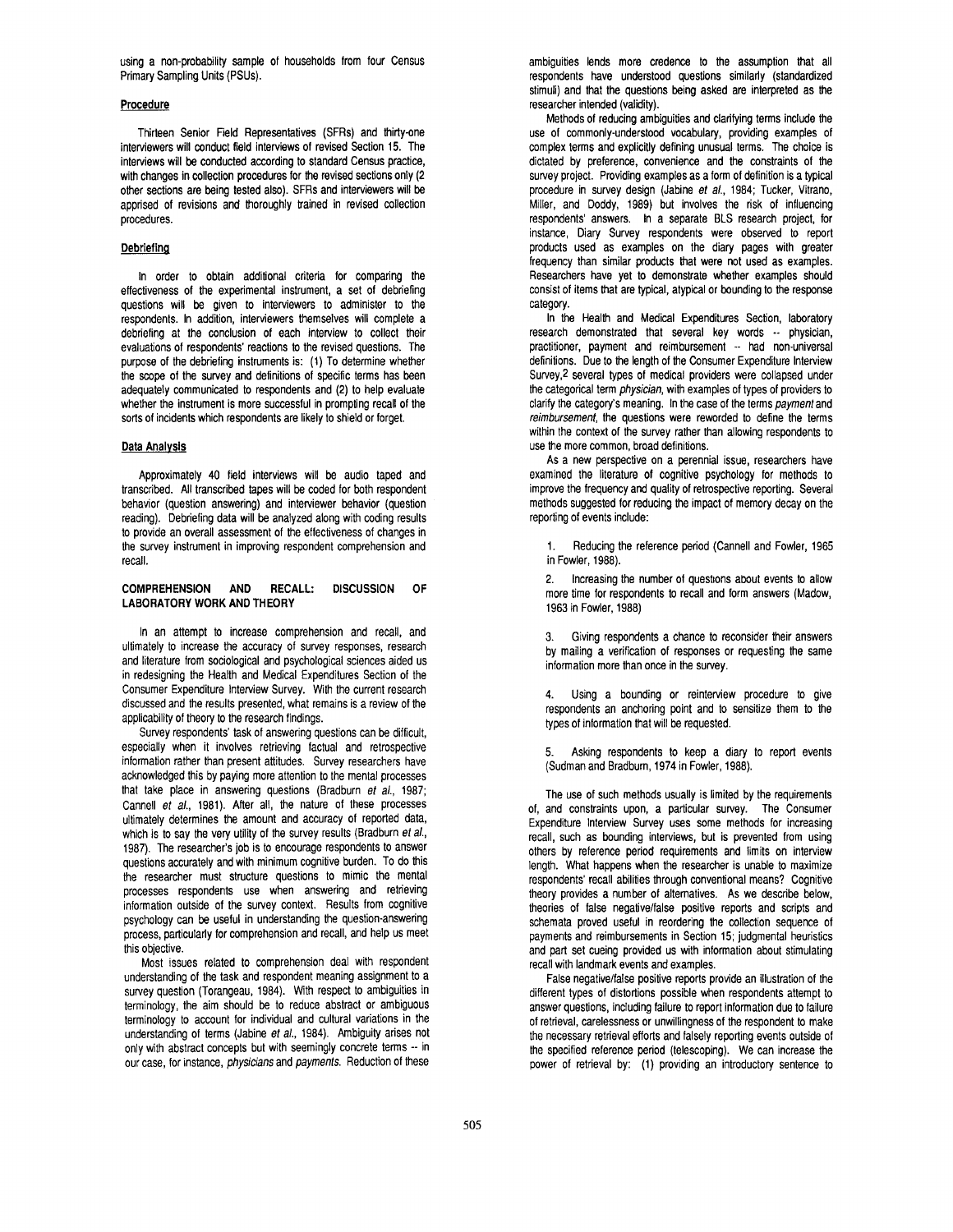explain the purpose of the data being collected; (2) restructuring the interview to better suit respondents' scripts and (3) providing recall cues and markers so respondents use the reference period. Using an introductory sentence in Section 15, re-ordering the collection sequence of payments and reimbursements and presenting month and CU member cues may decrease the likelihood of false reports.

Theories of scripts and schemata served as the basis for the revision of the collection sequence of payments and reimbursements. Many psychological researchers agree that the storage, retrieval and interpretation of past experiences is managed by higher-level knowledge structures, variously named scripts and schemata. Schank and Abelson (1977) have conducted extensive research into mnemonic scripts which they believe serve to guide steriotypical sequences of action. Their research and that of others (Bower, Black and Turner, 1979) indicates that scripts/schemata exist primarily to encode the prevalent sequence of events or the most typical information in a specific or general situation; subsequent recall is influenced by these schemata (Anderson, 1985). Thus, in some surveys, schema theories can serve as a valuable bases for estimating missing information and for correcting inaccurate information (Anderson, 1985). For example, in the context of a survey question about past dental appointments, respondents may refer to a script for their visits to the dentist. The "dentist script," when properly evoked by the question, prompts respondents to answer according to their stereotypical dental appointment behavior rather than by retrieving memories of actual behawor. In an oft-cited example, respondents frequently report going to the dentist twice a year because most dentists recommend twice-yearly checkups - even though respondents may actually go annually or less often. While use of a script in this instance has a negative influence on response accuracy, awareness that the script exists for a majority of respondents allows the researcher to predict the error and to design the question in such a way to discourage reliance on a stereotypical script. For example by providing reasons for visiting the dentist as a cue.

In the case of the current survey, our intent was to increase reporting of payments and reimbursements for medical expenses (which ultimately begin with recall of the visit itself) by increasing recall abilities of the respondent. Given the finding that most lab participants considered reimbursements as a subsequent event contingent on (usually previous) payments, our judgment was to reorder the collection sequence to collect all reimbursements after payments. In this case, we did not intend to employ respondents' scripts for specific visits to health professionals as an aid for collecting payments and reimbursements, but to take advantage of their apparent schema for the payments/reimbursement sequence.

Judgmental heuristics lends further support to the notion that reporting can be improved by encouraging respondents to exercise their own retrieval methods. According this research, people use different strategies to estimate past behaviors and events (Jabine *et al.,* 1984). Some respondents anchor estimates with average frequencies ("1 usually go to the dentist twice a year...") and then adjust up or down for the particular question ("...but this year I went three times because of a cavity"). For these respondents, reporting may be improved by providing anchoring information. The difficulty arises in identifying which strategies or heuristics (if any) the majority of respondents will use in answering a question. A more thorough understanding of the process by which questions are answered should yield more accurate estimates. For the Interview Survey, laboratory research provided us with information as to the retrieval methods preferred by most respondents; these methods were used in developing cues such as an optional calender to report medical payments and reimbursements by CU member or by date.3

Finally, part set cueing theory suggests ways to increase the amount of information reported by survey respondents. Part set cueing relies on some members of a category as cues to maximize the amount of information reported for all members of the category. As with examples in complex questions, it is not yet clear whether the representative members should be common examples or atypical, boundary cases. Part set cueing, like all the cognitive theories above, holds great promise for increasing comprehension and recall in the survey context.

Theories from cognitive psychology go beyond a simple stimulusresponse description of the process respondents use in answering survey questions. By incorporating these theories into laboratory research conducted for the Health and Medical Expenditures Section of the Consumer Expenditure Interview Survey, we were able to examine in-depth the reasons respondents may misunderstand concepts and may be unable to recall expenditures. This information aided in redesign of the data collection instrument to better conform to respondents' "natural" comprehension and recall processes. The results should be more and better data for BLS, and a less burdensome task for respondents.

# **References**

Anderson, K. J., and Frankel, M. R. (1979), *Total Survey Error,*  San Francisco: Jossey-Bass.

Anderson, J.R. (1985), *Cognitive Psychology and Its Implications*  (2nd ed.), New York: W.H. Freeman and Co.

Bienias, J., Dippo, C., and Palmisano, M. (1987), *Questionnaire Design: Report on the 1987 BLS Advisory Conference,* Washington, DC: U.S. Department of Labor, Bureau of Labor Statistics.

Bower, G. H., Black, J. B., and Turner, T. J. (1979), "Scripts in Memory for Text," *Cognitive Psychology,* 11,177-220.

Bradburn, N., Rips, L. J., and Shevell, S. K. (1987), "Answering Questions: The Impact of Memory and Interference on Surveys," *Science,* 236, 157-161.

Cannell, C. F., Miller, P. V., and Oksenberg, L. (1981), "Research on Interviewing Techniques," in Leinhardt (Ed.), *Sociological Methodology,* 389-433, San Francisco: Jossey-Bass.

Cannell, C. F., Groves, R. M.,Magilavy, L. J., Mathiowetz, N. and Miller, P. V. (1987), "An Experimental Comparison of Telephone and Personal Health Surveys," *Vital and Health Statistics,* Ser. 2, No. 106, Washington, DC: U.S. Government Printing Office.

Dillman, D. A. (1978), *Mail and Telephone Surveys: The Total Design Method,* New York: Wiley and Sons.

Dippo, C. S. (1989). *The Use of Cognitive Laboratory Techniques For Investigating Memory Retrieval Errors in Retrospective Surveys.*  Unpublished manuscript.

Fowler, F. J., Jr. (1988), *Survey Research Methods,* Vol. 1, Newbury Park, CA: Sage Publications.

Geiseman, R. W. (1987). *The Consumer Expenditure Survey: Quality Control by Comparative Analysis.* Monthly Labor Review, March, pp. 8-14.

Green, C. S. (Sept. 8, 1988), *Suggestions for the SORAR and CE Surveys,* United States Bureau of the Census, Internal Memorandum to E. Wilson Burdorff, Washington, DC

Jabine, T. B., Straf, M. L., Tanur, J. M., and Tourangeau, R. (Eds.) (1984), *Cognitive Aspects of Survey Methodology: Building a Bridge Between Disciplines:* Washington, DC: National Academy Press.

Kreugar, R. A. (1988), *Focus Groups: A Practical Guide for Applied Research,* Newbury Park, CA: Sage Publications.

Laurent, A. (1972), "Effects of Question Length on Reporting Behavior in the Survey Interview," *Journal of the American Statistical Association,* 67(338), 298-305.